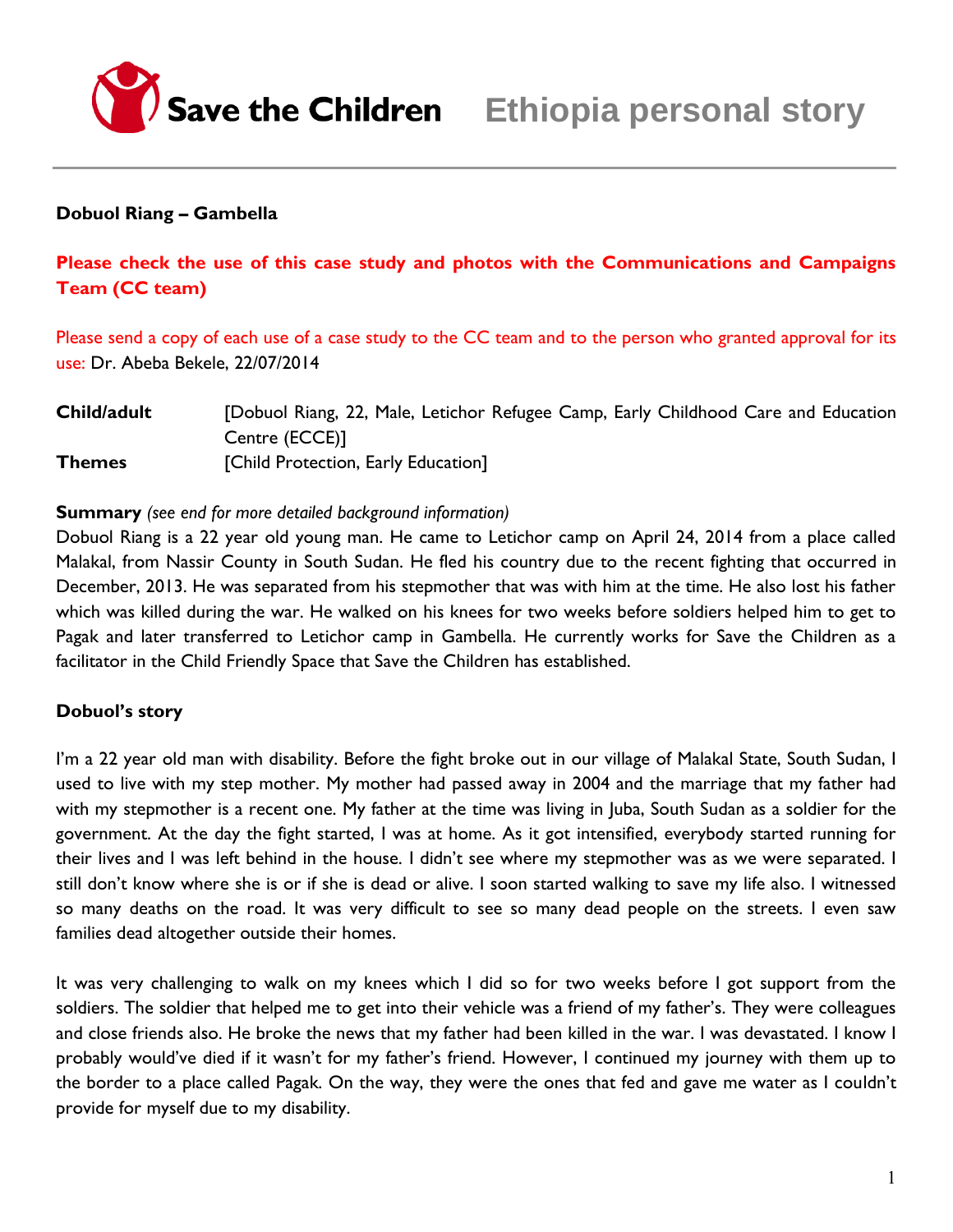

Once I arrived in Pagak, people in the Adventist Church provided me with food, clothes as well as this bag pack that I still have now. I then got registered with the first level of registration and was provided with ration card. The following day, I was transported to Letichor camp where I'm currently living. Soon after my arrival in Letichor camp, I was given the opportunity to join Save the Children's ECCE program at the Child Friendly Space as a facilitator. I am helping children with activities that revolve around education as well as play. I help with teaching them alphabets, numbers and drawings. They have a range of games and toys to play with that helps them to recover from the trauma that they have experienced back home and on the way to the camp.

In Malakal, I was going to school. I was in grade eight transferring to grade nine to begin high school. When I was in school, I dreamed to be a doctor. Now after the fighting, I have been forced to discontinue my education but hope that in the near future, I will continue my education and fulfill my dream.

I know around three other people in the camp who are also disabled. I wish that more support could be given to people with special needs like us. It is not easy to get around in the camp without a wheelchair. I have to walk on my knees on rough surfaced ground which is very painful and can get difficult to get to the Child Friendly Space from my home. Sometimes is rains and the area gets very muddy and slippery to move around on. However, I'm happy that Save the Children has given me the chance to support other children from my community and I do what I do, willingly and happily even with the given challenges.

I remember when South Sudan got independence three years ago on July 9, 2011. It was a happy feeling and I remember celebrating this great moment that was a sense of liberation and hope to so many in my country. I can't believe that merely after two and a half years later, this big mess and displacement has happened to South Sudanese people that were hopeful about their new country and their futures. Although I wish that people will be able to return back home, I don't see how this can be possible for me as I have no support if I go back. My father was the one that used to support my education as well as my livelihood. With my stepmother out of the picture, as I don't know where she is, it will be difficult to go back and start over given my situation. Although I am angry about what has happened to me and other South Sudanese people, I am hopeful that I will one day continue my education and pursue my dream. In the meantime, I am very thankful for all the support that Save the Children has provided me.

# **Interview conducted by Amerti Lemma and Seifu Assegid, during a recent Communications assignment to Gambella Refugee Camp in June, 2014**

## **Location and background** [250 words max]

Nyingnyang woreda is one of the 13 woredas in Gambella Regional State. It is located at about 120 km distance from the region's capital town Gambella. Letichor is one of the largest among the three refugee camps that was established following the conflict in South Sudan and currently hosts 47,469 South Sudanese refugees out of which 70% are children. The livelihood of the host community is largely dependent on